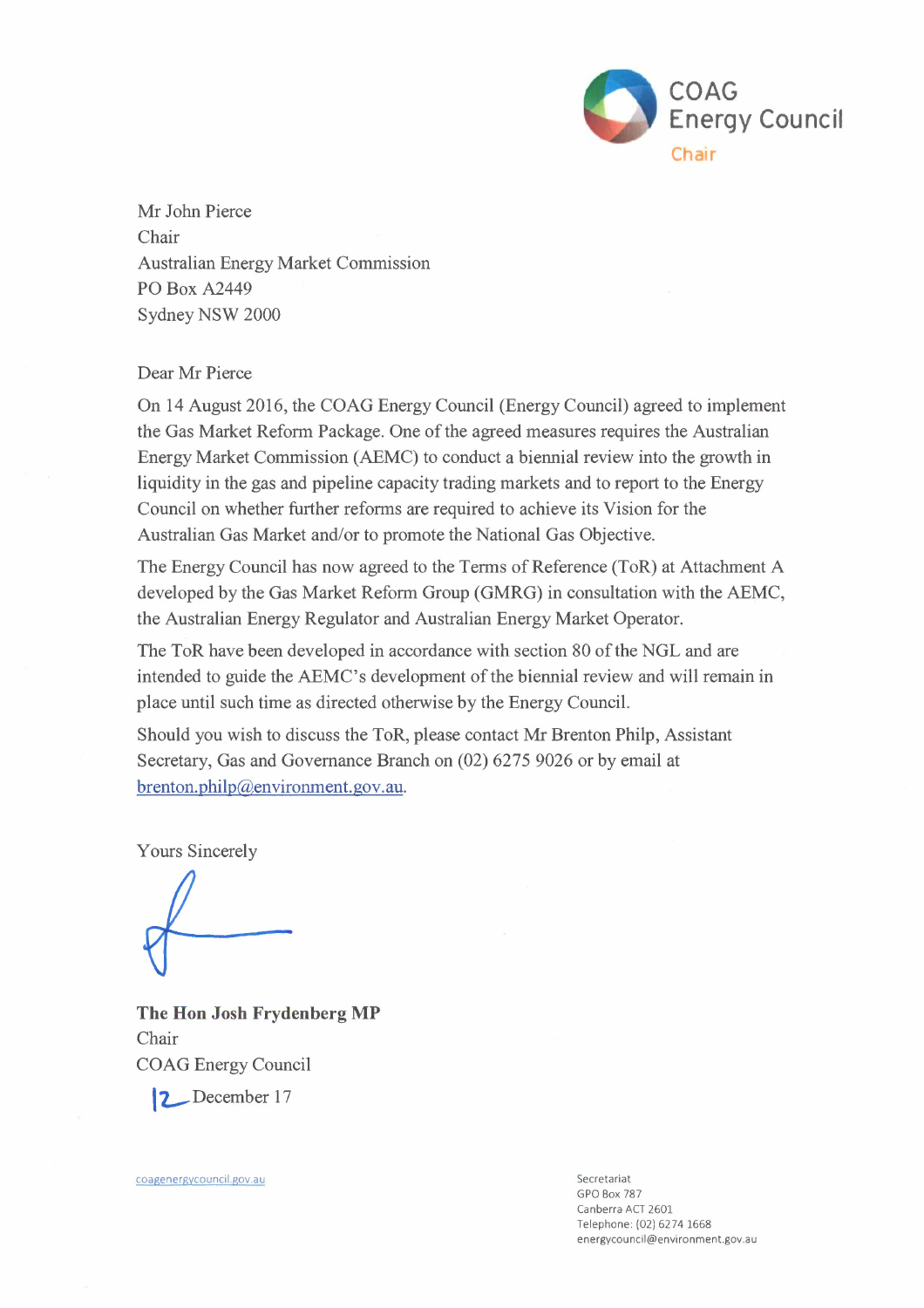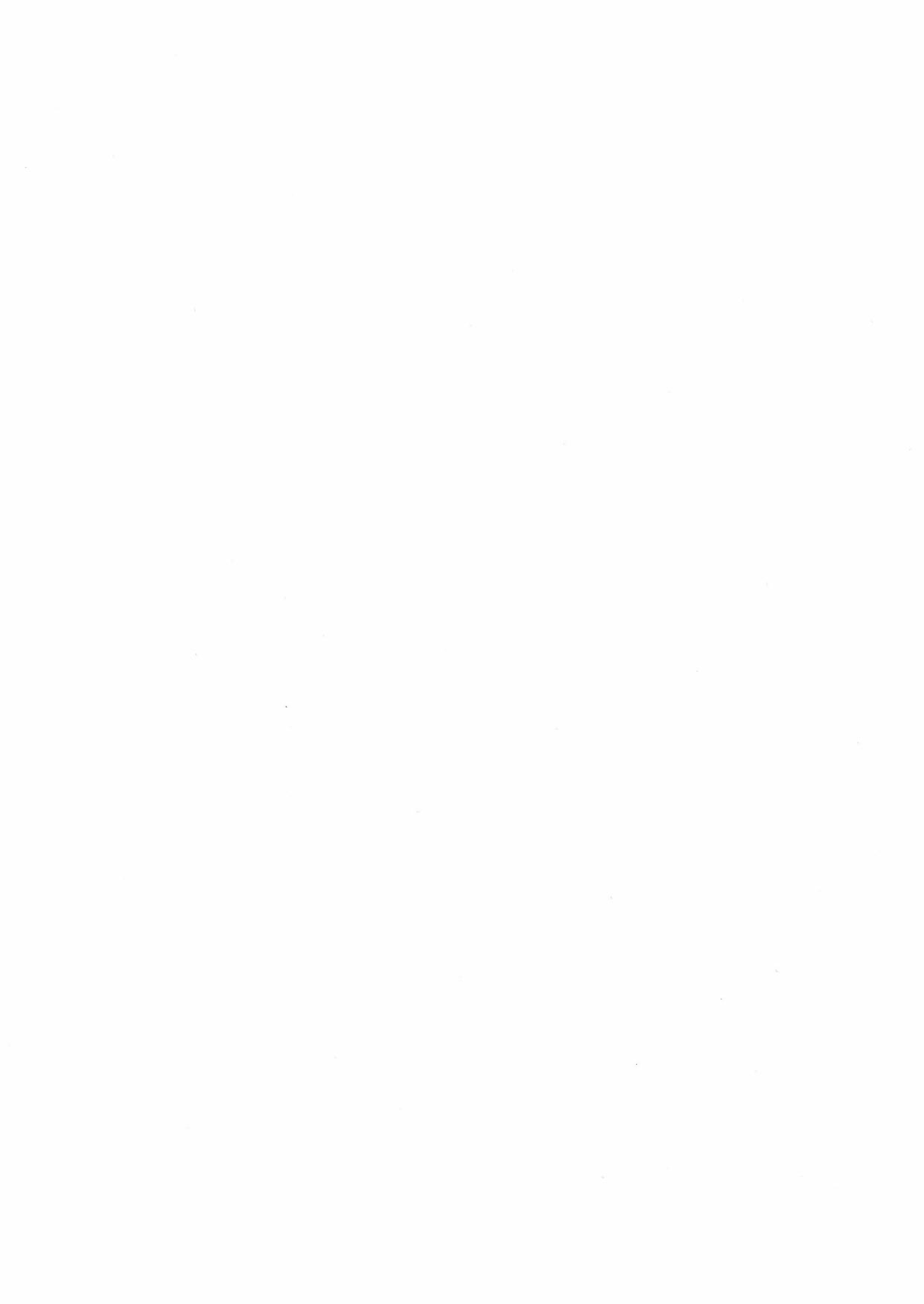# **Terms of Reference: Biennial review into the growth in liquidity in wholesale gas and pipeline trading markets**

## 1. **Background**

On 14 August 2016, the COAG Energy Council (Energy Council) agreed to implement the Gas Market Reform Package (Reform Package), which consists of 15 reform measures across the following priority areas: gas supply, market operation, gas transportation and market transparency.' The development of the Reform Package was informed by the findings and recommendations contained in the Australian Energy Market Commission's (AEMC) *Eastern Australian Wholesale Gas Market and Pipelines Framework Review* (East Coast Review)<sup>2</sup> and the Australian Competition and Consumer Commission's (ACCC) *Inquiry into the East Coast Gas Market.* <sup>3</sup>

One of the agreed measures requires the AEMC to conduct a biennial review into the growth in liquidity in the gas and pipeline capacity trading markets and to report to the Energy Council on whether further reforms are required to achieve its *Vision for the Australian Gas Market* (Vision)<sup>4</sup> (see Box 1.1) and/or to promote the National Gas Objective (NGO).<sup>5</sup>

#### Box 1.1: Energy Council's Vision'

The Energy Council's Vision is for:6

*" ... the establishment of* a *liquid wholesale gas market that provides market signals for investment and supply, where responses to those signals are facilitated by a supportive investment and regulatory environment, where trade is focused at a point that best serves the needs of participants, where an efficient reference price is established, and producers, consumers and trading markets are connected to infrastructure that enables participants the opportunity to readily trade between locations and arbitrage trading opportunities. "* 

The importance of liquidity was highlighted in the AEMC's East Coast Review, which noted that:<sup>7</sup>

*"A liquid trading market is* a *means to promoting greater efficiency in the supply of natural gas. ft is not an end in itself. An efficient market supports outcomes where gas is supplied to those consumers who value it the highest, at the lowest possible cost, over time. A liquid trading market facilitates the buying and selling of gas on an equal basis to other players, and the hedging of price risk, which lowers barriers to entry and promotes competition. Trading gas through well-functioning markets is fundamental to consumers not only knowing whether the gas price reflects underlying demand and supply, but also forming expectations of future price movements. "* 

This review was recommended by the AEMC, who also recommended that the Australian Energy Regulator (AER) publish a range of quantitative liquidity metrics on its website on a

- $\overline{2}$ AEMC, Stage 2 Final Report: East Coast Review, 23 May 2016.
- $\overline{3}$ ACCC, Inquiry into the East Coast Gas Market, April 2015.
- 4 The Vision also set out a number of outcomes that the Energy Council agreed to pursue in the next phase of gas market reforms including (but not limited to): (a) increased flexibility and opportunity for trade in pipeline capacity; (b) liquid and competitive spot and forward markets that enable participants to price and hedge risk; (c) access to regional demand markets through more harmonised pipeline capacity contracting arrangements; (d) harmonised market interfaces that enable participants to readily trade between locations and find opportunities for arbitrage and trade; and (e) identified development pathways to improve interconnectivity between supply and demand centres, and existing facilitated gas markets, which enable the enhanced trading of gas.
- The NGO is set out in section 23 of the NGL and states that the objective is to "promote efficient investment in, and efficient operation and use of, natural gas services for the long term interests of consumers of natural gas with respect to price, quality, safety, reliability and security of supply of natural gas". 5
- COAG Energy Council, Australian Gas Market Vision, December 2014. 6
- AEMC, Stage 2 Final Report: East Coast Review, 23 May 2016, pp. i-ii. 7

 $\mathbf{1}$ COAG Energy Council, Gas Market Reform Package Bulletin, August 2016.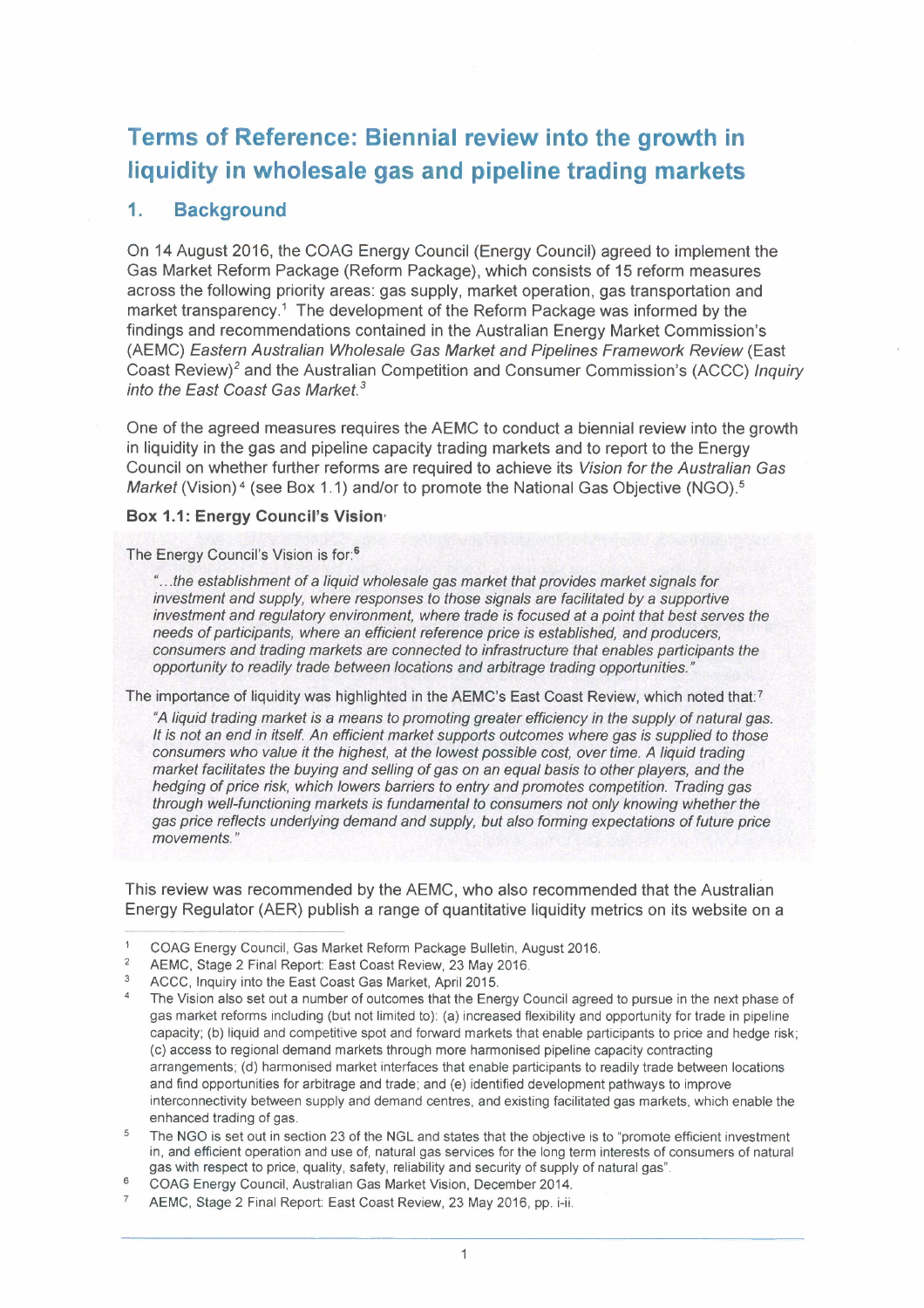regular basis so that market participants, energy market bodies and policy makers can monitor how liquidity is emerging in these markets on an ongoing basis.<sup>8</sup>

# **2. Energy Council Directed Review**

Pursuant to section 79 of the National Gas Law (NGL), $9$  the Energy Council<sup>10</sup> requests the AEMC to conduct a biennial review into the growth in liquidity in the wholesale gas and pipeline capacity trading markets in accordance with these Terms of Reference. The first review is to be completed prior to the mid-2018 COAG Energy Council meeting and subsequent reviews completed every two years thereafter.

These Terms of Reference, which have been developed in accordance with section 80 of the NGL, are intended to guide the AEMC's development of the biennial review and will remain in place until such time as directed otherwise by the Energy Council.

# **3. Scope of the Biennial Review**

The purpose of the biennial review is to:

- objectively monitor the growth in liquidity in the wholesale gas and pipeline capacity trading markets;
- report on the effectiveness of the reforms that have been made to these markets and the progress that is being made toward achieving the Energy Council's Vision; and
- identify whether any further reforms to these markets may be required to achieve the Energy Council's Vision and/or to otherwise promote the NGO.

The markets that should be examined as part of the biennial review include:

- the facilitated markets, which include the Gas Supply Hub (GSH), the Victorian Declared Wholesale Gas Market (DWGM), the Short Term Trading Market (STTM) and the secondary capacity trading market, which is currently under development; and
- any other physical or financial markets that enable participants to trade gas, pipeline capacity or other related services, or to hedge risk, to the extent that information on these markets is publicly available.

Given a number of the Energy Council's agreed reforms to the trading markets will not be in place by the time the first biennial review is carried out, the initial review is expected to be relatively narrow in scope and to focus primarily on:

- the development of the methodology the AEMC intends to use to monitor the growth in liquidity over time and the information it requires to carry out this monitoring role;
- establishing a baseline measure of liquidity that can be used in future reviews to assess the success of the reforms the Energy Council has agreed to implement; and
- the growth in liquidity that has occurred in the Wallumbilla GSH and Moomba GSH and the effect that the introduction of Optional Hub Services at Wallumbilla has had on liquidity in this market.

The second biennial review, on the other hand, will be carried out in 2020, which will be between one and two years after most of the reforms are expected to be implemented. This

AEMC, Stage 2 Final Report: East Coast Review, 23 May 2016, pp. 42 and 155.

Section 79 of the NGL allows the Ministerial Council on Energy (MCE) to give a written direction to the AEMC that it conduct a review into a range of matters, including any matter relating to a market for gas or access to pipeline or pipeline services.

<sup>&</sup>lt;sup>10</sup> The Energy Council comprises Ministers responsible for Energy matters all of whom are members of the legally enduring MCE.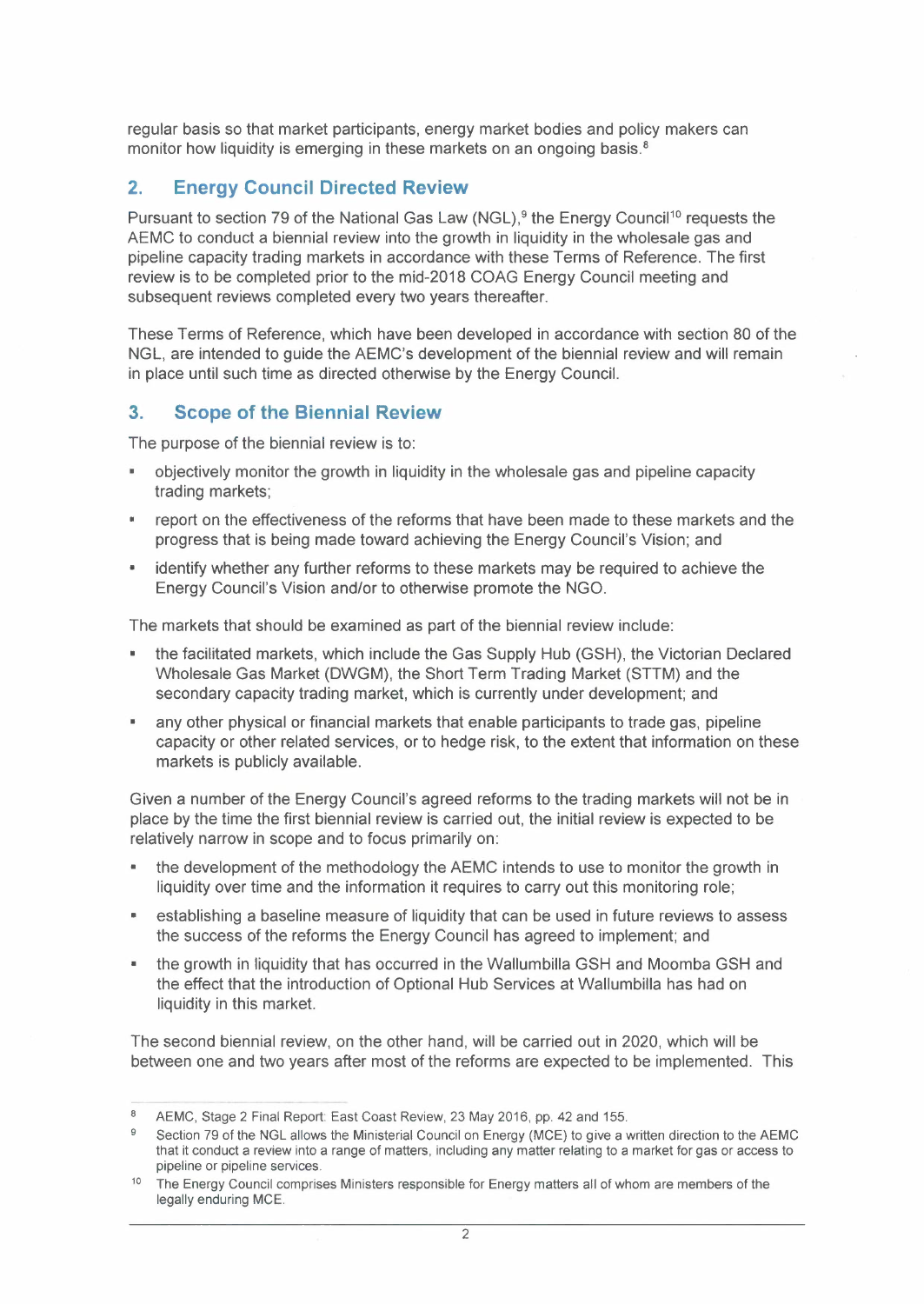review, and subsequent reviews, are intended to examine the extent to which liquidity is emerging in all of the wholesale gas and pipeline capacity markets.

Reflecting that the focus of the trading market reforms to date has been on markets in the east coast, the initial biennial review is expected to focus on the performance of trading markets in this area. In subsequent reviews, however, the AEMC will be expected to monitor developments in the Northern Territory and Western Australia, where it is relevant to do so.

## 3.1 Monitoring the growth in liquidity in trading markets

In undertaking the biennial review, the AEMC should assess and report on, amongst other things:

- the quantitative and qualitative liquidity metrics in Table 3.1 (where the information is publicly available) as they relate to each market and any other metrics it considers relevant, which should be measured on a consistent basis to enable trends to be measured over time;
- any relevant structural indicators of competition in the trading markets; and
- the extent to which liquidity is emerging in each market and if there are any barriers to the development of liquidity in these markets.

| <b>Metric</b>                                                                      | <b>Description</b>                                                                                                                                                                                             |
|------------------------------------------------------------------------------------|----------------------------------------------------------------------------------------------------------------------------------------------------------------------------------------------------------------|
| <b>Quantitative Metrics</b>                                                        |                                                                                                                                                                                                                |
| <b>Traded volumes</b>                                                              | Volume of trades in each market over the measurement period.                                                                                                                                                   |
| Churn rate                                                                         | Ratio of all traded volumes to the demand for the underlying physical<br>product                                                                                                                               |
| Bid-offer spreads                                                                  | The difference between prices on the bid and offer side of the market                                                                                                                                          |
| Number of active participants                                                      | The number of participants that have actively traded in the markets and the<br>breakdown of the types of participants (e.g. producers, retailers, industrial<br>customers, physical or financial participants) |
| Concentration of trades amongst<br>active participants                             | The proportion of trades accounted for by individual participants                                                                                                                                              |
| Range of products traded                                                           | The types of products available to trade, including bilateral products, over<br>the counter products and exchange traded products.                                                                             |
| Number of trades per product                                                       | The number of traded transactions per product                                                                                                                                                                  |
| Trades conducted through the<br>facilitated markets vs bilateral<br>and OTC trades | The proportion of trades conducted through the facilitated markets versus<br>trades conducted bilaterally or OTC (to the extent this information is publicly<br>available).                                    |
| <b>Qualitative Metrics</b>                                                         |                                                                                                                                                                                                                |
| Confidence of market<br>participants                                               | Survey-based measure of market participants' confidence in the trading<br>market and any perceived impediments or barriers to using the markets vis-<br>à-vis entering into bilateral trades.                  |
| Market participants perception of<br>future market developments                    | Survey-based measure of market participants' perceptions of the future<br>state of the market and the potential for further growth in liquidity.                                                               |

#### Table 3.1: Metrics to monitor liquidity

Where relevant, this assessment should be informed by, amongst other things:

- the liquidity metrics published by the AER and any other relevant information published by the AER, the Australian Energy Market Operator (AEMO), or the ACCC in the context of the 2017-2020 Gas Inquiry;
- a survey of market participants that is be carried out as part of the biennial review; and
- stakeholder engagement that is to be carried out as part of the biennial review.

The Energy Council understands the AEMC does not have formal information gathering powers, so its ability to report on some metrics may be restricted by the availability of public information.